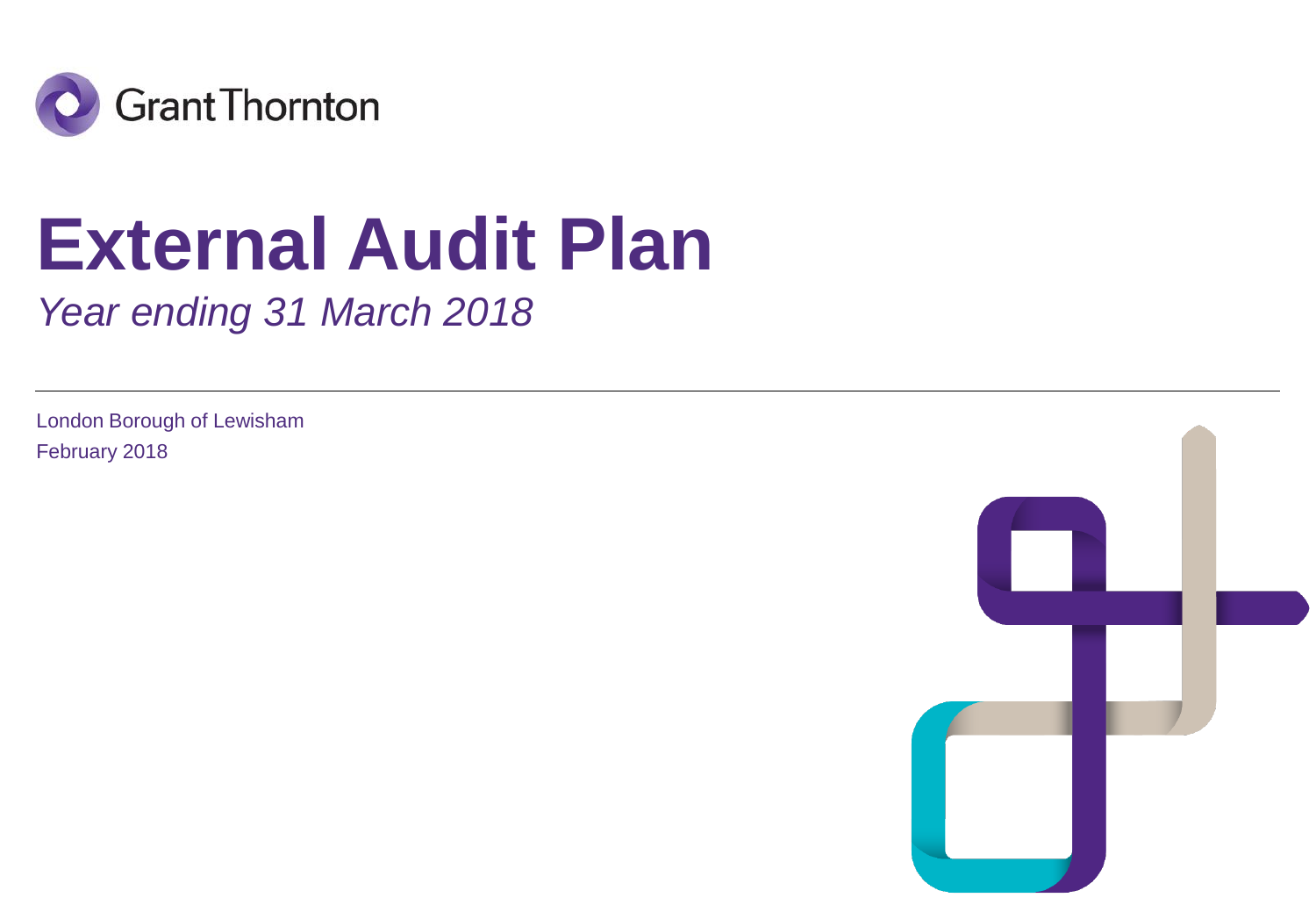### **Contents**

| 000          |  |
|--------------|--|
| <u>ilili</u> |  |

#### **Your key Grant Thornton team members are:**

Paul Grady Engagement Leader T: 020 7728 2319 E: paul.d.grady@uk.gt.com

Paul Jacklin Engagement Senior Manager T: 020 7728 3263 E: paul.j.jacklin@uk.gt.com

> Andy Ayre Engagement Manager T: 020 7728 2328 E: andy.j.ayre@uk.gt.com

| <b>Section</b>                              | Page |
|---------------------------------------------|------|
| Introduction & headlines                    | 3    |
| Deep business understanding<br>2.           | 4    |
| Significant risks identified<br>3.          | 5    |
| Reasonably possible risks identified<br>4.  | 7    |
| Other matters<br>5.                         | 8    |
| Materiality<br>6.                           | 9    |
| Group audit scope and risk assessment<br>7. | 10   |
| Value for Money arrangements<br>8.          | 11   |
| Audit logistics, team & audit fees<br>9.    | 12   |
| 10. Independence & non-audit services       | 13   |
|                                             |      |

#### **Appendices**

A. Revised ISAs 14

The contents of this report relate only to the matters which have come to our attention, which we believe need to be reported to you as part of our audit planning process. It is not a comprehensive record of all the relevant matters, which may be subject to change, and in particular we cannot be held responsible to you for reporting all of the risks which may affect the Council or any weaknesses in your internal controls. This report has been prepared solely for your benefit and should not be quoted in whole or in part without our prior written consent. We do not accept any responsibility for any loss occasioned to any third party acting, or refraining from acting on the basis of the content of this report, as this report was not prepared for, nor intended for, any other purpose.

Grant Thornton UK LLP is a limited liability partnership registered in England and Wales: No.OC307742. Registered office: 30 Finsbury Square, London, EC2A 1AG. A list of members is available from our registered office. Grant Thornton UK LLP is authorised and regulated by the Financial Conduct Authority. Grant Thornton UK LLP is a member firm of Grant Thornton International Ltd (GTIL). GTIL and the member firms are not a worldwide partnership. Services are delivered by the member firms. GTIL and its member firms are not agents of, and do not obligate, one another and are not liable for one another's acts or omissions.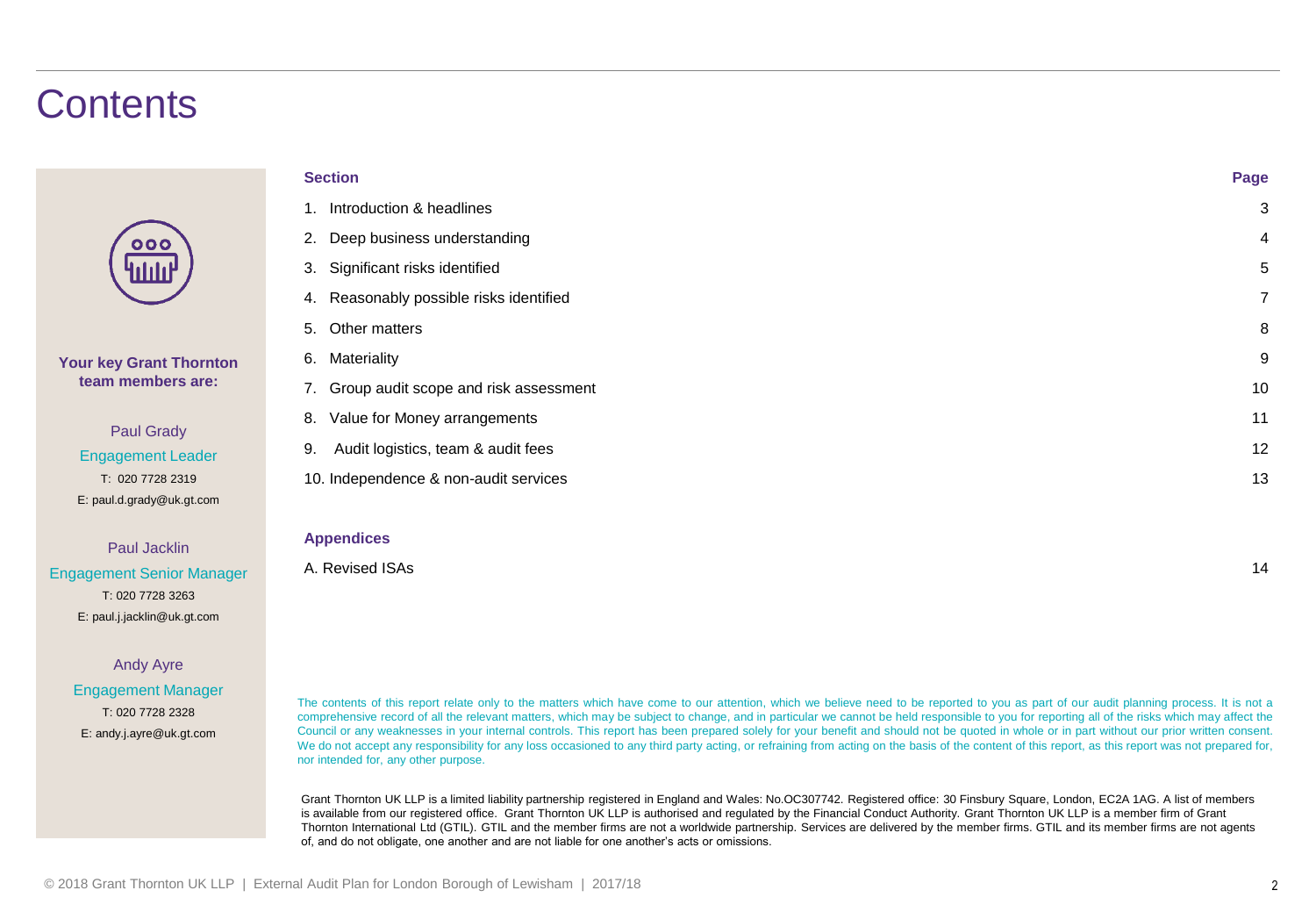### Introduction & headlines

#### **Purpose**

This document provides an overview of the planned scope and timing of the statutory audit of the London Borough of Lewisham ('you') for those charged with governance.

#### **Respective responsibilities**

The National Audit Office ('the NAO') has issued a document entitled Code of Audit Practice ('the Code'). This summarises where the responsibilities of auditors begin and end and what is expected from the audited body. Our respective responsibilities are also set in the Terms of Appointment and Statement of Responsibilities issued by Public Sector Audit Appointments (PSAA), the body responsible for appointing us as auditor of the London Borough of Lewisham. We draw your attention to both of these documents on the PSAA [website.](https://www.psaa.co.uk/audit-quality/terms-of-appointment/)

#### **Scope of our audit**

The scope of our audit is set in accordance with the Code and International Standards on Auditing (ISAs) (UK). We are responsible for forming and expressing an opinion on the:

- financial statements (including the Annual Governance Statement) that have been prepared by management with the oversight of those charged with governance (the Audit Panel); and
- Your Value for Money arrangements for securing economy, efficiency and effectiveness in your use of resources.

The audit of the financial statements does not relieve management or the Audit Panel of your responsibilities. It is your responsibility to ensure that proper arrangements are in place for the conduct of your business, and that public money is safeguarded and properly accounted for. We have considered how you are fulfilling these responsibilities.

Our audit approach is based on a thorough understanding of your business and is risk based.

| <b>Significant risks</b>            | Those risks requiring specific audit consideration and procedures to address the likelihood of a material financial statement error have<br>been identified as:                                                                                                                                                                                  |
|-------------------------------------|--------------------------------------------------------------------------------------------------------------------------------------------------------------------------------------------------------------------------------------------------------------------------------------------------------------------------------------------------|
|                                     | Management over-ride of controls                                                                                                                                                                                                                                                                                                                 |
|                                     | Valuation of property, plant and equipment                                                                                                                                                                                                                                                                                                       |
|                                     | Valuation of pension fund liability                                                                                                                                                                                                                                                                                                              |
|                                     | We will communicate significant findings on these areas as well as any other significant matters arising from the audit to you in our Audit<br>Findings (ISA 260) Report.                                                                                                                                                                        |
| <b>Materiality</b>                  | We have determined planning materiality to be £19.9m (PY £19.6m), which equates to 1.75% of your prior year gross expenditure<br>(adjusted for non-recurring items). We are obliged to report uncorrected omissions or misstatements other than those which are 'clearly<br>trivial' to you. Clearly trivial has been set at £0.99m (PY £0.98m). |
| <b>Value for Money arrangements</b> | Our risk assessment regarding your arrangements to secure value for money have identified the following VFM significant risks:                                                                                                                                                                                                                   |
|                                     | Budget management                                                                                                                                                                                                                                                                                                                                |
|                                     | Savings plans and medium term financial planning                                                                                                                                                                                                                                                                                                 |
|                                     | Transformation programme                                                                                                                                                                                                                                                                                                                         |
| <b>Audit logistics</b>              | Our interim visit will take place in March 2018 and our final visit will take place in June 2018. Our key deliverables are this Audit Plan and<br>our Audit Findings Report.                                                                                                                                                                     |
|                                     | Our fee for your audit will be no less than £193,233 (PY: £193,233).                                                                                                                                                                                                                                                                             |
| Independence                        | We have complied with the Financial Reporting Council's Ethical Standard and we as a firm, and each covered person, confirm that we are<br>independent and are able to express an objective opinion on the financial statements                                                                                                                  |
|                                     |                                                                                                                                                                                                                                                                                                                                                  |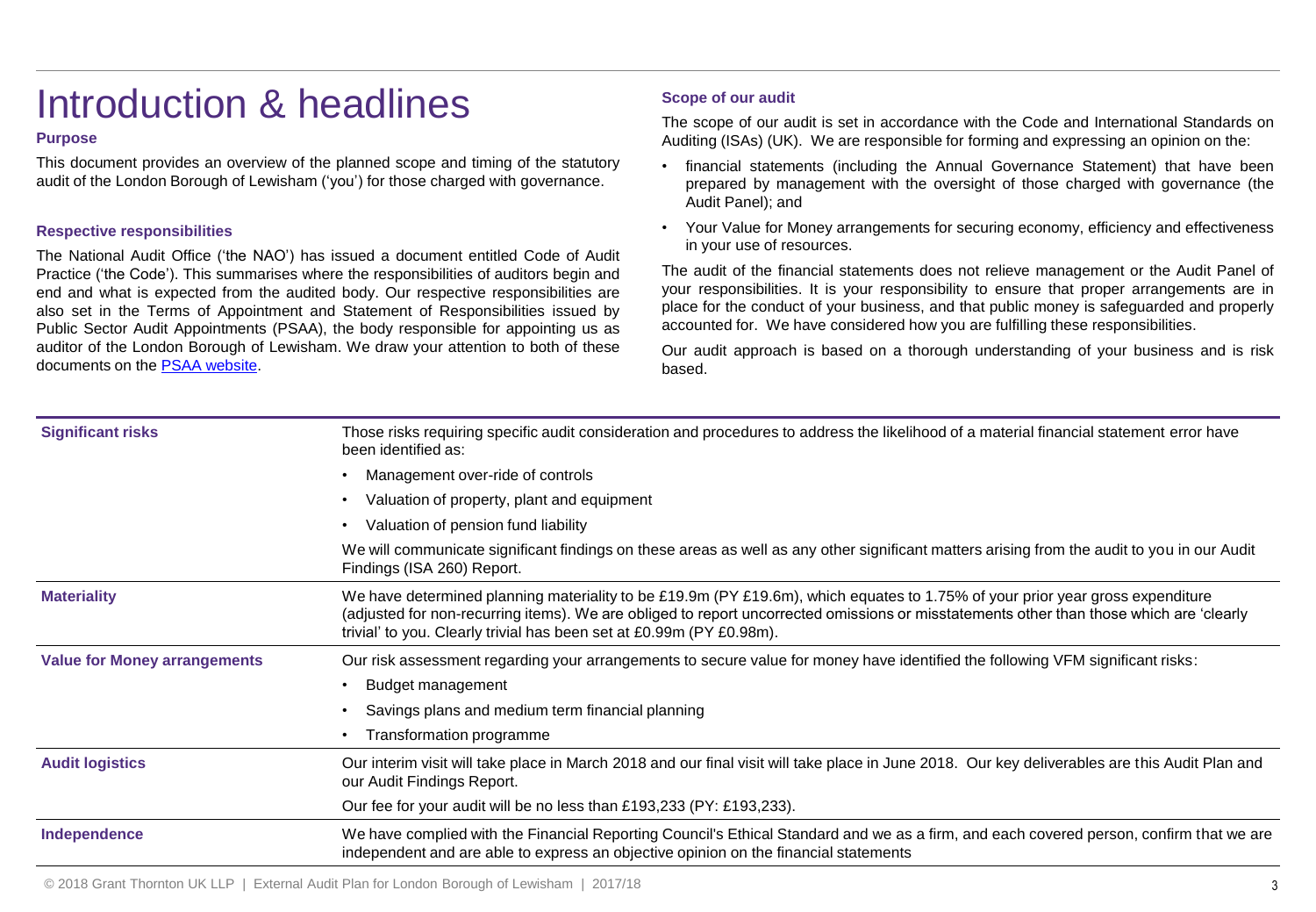### Deep business understanding

#### **Changes to service delivery**

#### **Commercialisation**

The scale of investment activity, primarily in commercial property, has increased as local authorities seek to maximise income generation.

As part of your work to generate additional income you plan to bring forward Private Rented Scheme

(PRS) development options. The establishment of Joint Venture to develop Besson Street PRS is the first stage in this process.

**Transformation** 

The Lewisham Future programme is your approach to making the transformational changes necessary for you to reposition yourself for the future while living within the financial resources at your disposal. This is technology enabled and seeks to drive innovation, financial and non-financial benefits, to deliver service improvements and better working with residents

#### Regeneration/Restructure

You are involved in a number of schemes to revitalising Lewisham town centre, each of which will play a part in providing new homes, jobs and amenities. The single largest scheme is Lewisham gateway which, when complete, will include shops, restaurants, bars and cafes, leisure facilities and up to 800 homes. Catford Town centre is also undergoing major transformation. The North Deptford area of the borough includes four 'strategic' regeneration sites which, between them, could provide over half of the borough's new housing provision for the period 2011–2026 as well as significant amounts of new business space.

All these schemes will assist you with expanding your Council Tax base and increasing revenues from Business Rates.

### **Changes to financial reporting requirements Key challenges**

#### Accounts and Audit Regulations 2015 (the Regulations)

The Ministry of Housing, Communities and Local Government (MHCLG) is currently undertaking a review of the Regulations, which may be subject to change. The date for any proposed changes has yet to be confirmed, so it is not yet clear or whether they will apply to the 2017/18 financial statements.

Under the 2015 Regulations local authorities are required to publish their accounts along with the auditors opinion by 31 July 2018.

#### Changes to the CIPFA 2017/18 Accounting Code

CIPFA have introduced other minor changes to the 2017/18 Code which confirm the going concern basis for local authorities, and updates for Leases, Service Concession arrangements and financial instruments.

The Grenfell Tower fire disaster in 2017 has led to the identification of approximately 150 high rise buildings in local authority ownership that have failed fire safety tests. Local authorities are expected to make these buildings fire safe. Three tower blocks managed by the Council's ALMO, Lewisham Homes, failed testing of their Aluminium Composite Material cladding types. This cladding was removed and replaced by the

#### Financial pressures

You are currently projecting a £12.9m overspend on the 2017/18 budget. Should you utilise the risk and other budget pressures reserve in full this will reduce your overspend to £11.6m.

You have set a balanced budget for 2018/19 which includes an overall increase in Council Tax of 4.20%, and savings of £4.9m. In addition, the budget proposals include a transfer of £5m from the New Homes Bonus reserve to the General Fund and the use of £3.6m reserves. You have also set aside £13.4m for identified and unidentified corporate risks and pressures. Going forward you will need to identify further savings of circa £35m for 2019/20 and 2020/21. Your Medium Term Financial Strategy anticipates that post 2020 approximately £10m per year of savings will be required.

#### Housing Revenue Account (HRA) Impacts of Grenfell Tower fire

DCLG has issued revised guidance on the calculation of the Item 8 Determination for 2017/18, which :

- extends transitional arrangements for reversing impairment charges and revaluation losses on dwelling assets and applies this principle to non-dwelling assets from 2017/18,

- - confirms arrangements for charging depreciation to the HRA and permitting revaluation gains that reverse previous impairment and revaluation losses to be adjusted against the HRA.

#### ledger On 1st April 2018, you will be implementing a new financial ledger system, replacing a system shared with London Borough of Croydon. The implementation of the new system has risks specifically in relation to the completeness

and accuracy of data transferred to the new ledger.

end of 2017.

Implementation of new financial

**Our response**

- We will consider your arrangements for managing and reporting your financial resources, including your progress on regeneration schemes as part of our work in reaching our Value for Money conclusion.
- We will consider whether your financial position leads to uncertainty about the going concern assumption and will review any related disclosures in the financial statements.
- We will keep you informed of changes to the Regulations and any associated changes to financial reporting or public inspection requirements for 2017/18 through on-going discussions and invitations to our technical update workshops.
- As part of our opinion on your financial statements, we will consider whether your financial statements reflect the financial reporting changes in the 2017/18 CIPFA Code.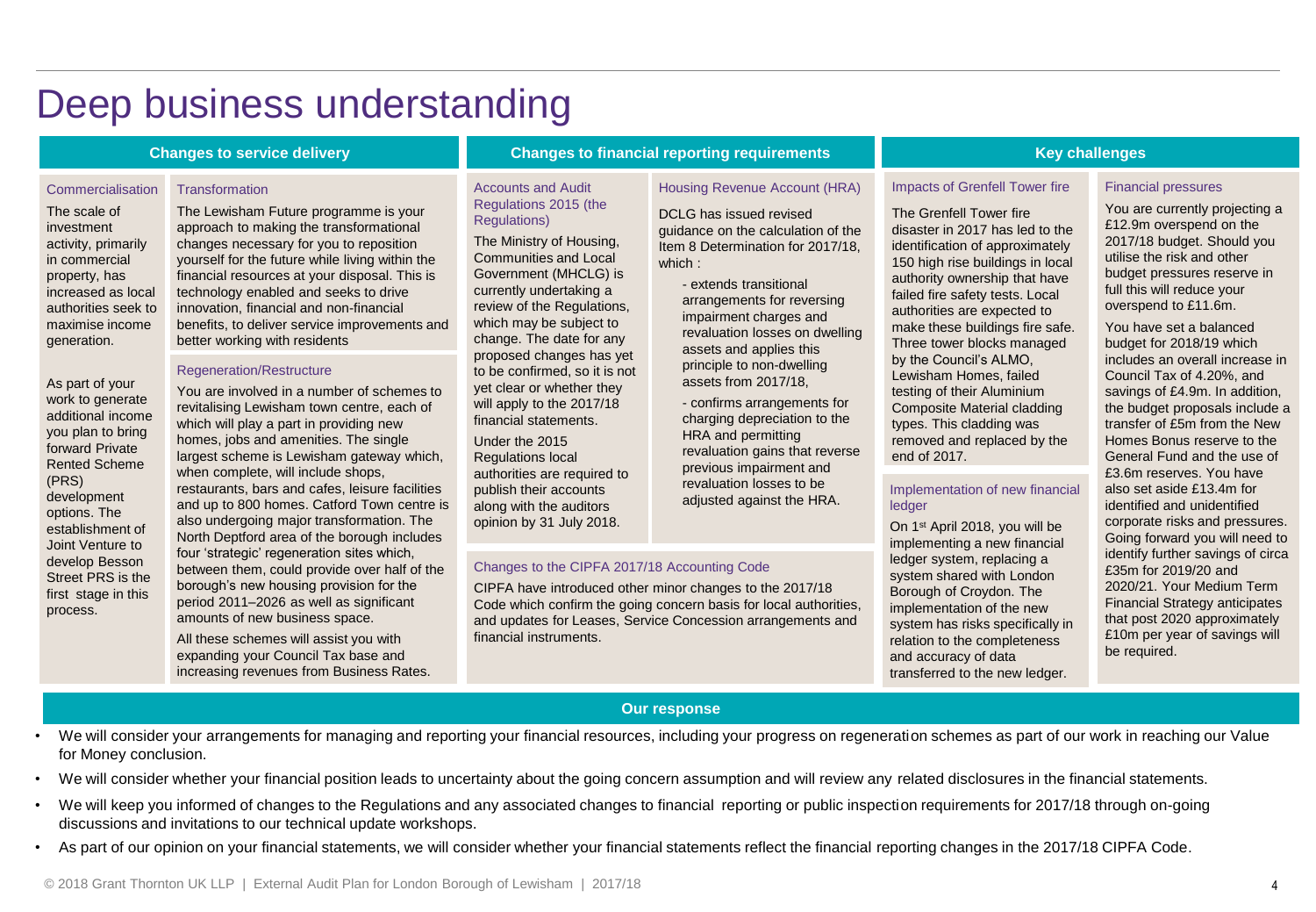### Significant risks identified

Significant risks are defined by professional standards as risks that, in the judgement of the auditor, require special audit consideration because they have a higher risk of material misstatement. Such risks often relate to significant non-routine transactions and judgmental matters. In identifying risks, audit teams consider the nature of the risk, the potential magnitude of misstatement, and its likelihood.

| <b>Risk</b>                                                                                                                                                                                                                                                                                                                                                                                                                                    | <b>Reason for risk identification</b>                                                                                                                                                                                                                                                               | Key aspects of our proposed response to the risk                                                                                                                                                                                                                                                                                                                                                                                                                                                                                                                |  |
|------------------------------------------------------------------------------------------------------------------------------------------------------------------------------------------------------------------------------------------------------------------------------------------------------------------------------------------------------------------------------------------------------------------------------------------------|-----------------------------------------------------------------------------------------------------------------------------------------------------------------------------------------------------------------------------------------------------------------------------------------------------|-----------------------------------------------------------------------------------------------------------------------------------------------------------------------------------------------------------------------------------------------------------------------------------------------------------------------------------------------------------------------------------------------------------------------------------------------------------------------------------------------------------------------------------------------------------------|--|
| The revenue cycle includes fraudulent<br><b>transactions</b>                                                                                                                                                                                                                                                                                                                                                                                   | Under ISA (UK) 240 there is a rebuttable presumed risk that revenue<br>may be misstated due to the improper recognition of revenue.<br>This presumption can be rebutted if the auditor concludes that there<br>is no risk of material misstatement due to fraud relating to revenue<br>recognition. | Having considered the risk factors set out in ISA240 and the nature<br>of your revenue streams, we have determined that the risk of fraud<br>arising from revenue recognition can be rebutted, because:<br>there is little incentive to manipulate revenue recognition<br>opportunities to manipulate revenue recognition are very limited<br>The culture and ethical frameworks of local authorities, including<br>yourselves, mean that all forms of fraud are seen as<br>unacceptable<br>Therefore we do not consider this to be a significant risk for you. |  |
| <b>Management over-ride of controls</b><br>Under ISA (UK) 240 there is a non-rebuttable presumed risk that the<br>risk of management over-ride of controls is present in all entities.<br>You face external scrutiny of your spending, and this could<br>potentially place management under undue pressure in terms of<br>how they report performance.<br>Management over-ride of controls is a risk requiring special audit<br>consideration. |                                                                                                                                                                                                                                                                                                     | We will:<br>Gain an understanding of the accounting estimates, judgements<br>applied and decisions made by management and consider their<br>reasonableness.<br>Obtain a full listing of journal entries, identify and test unusual<br>journal entries for appropriateness.<br>Evaluate the rationale for any changes in accounting policies or<br>significant unusual transactions.                                                                                                                                                                             |  |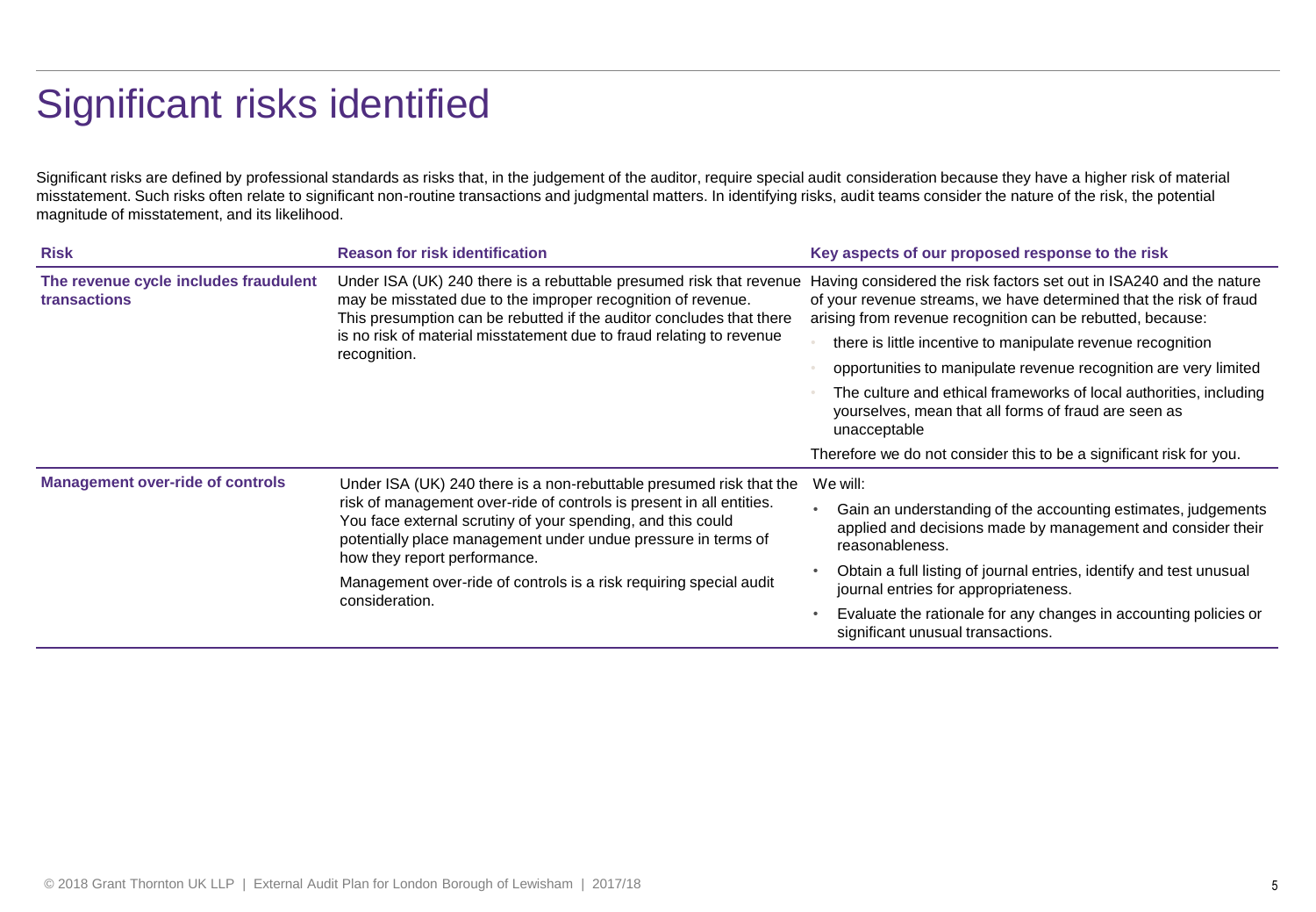| <b>Risk</b>                                          | <b>Reason for risk identification</b>                                                                                                                                                                                                                          | Key aspects of our proposed response to the risk                                                                                                                                                                                                                                        |  |
|------------------------------------------------------|----------------------------------------------------------------------------------------------------------------------------------------------------------------------------------------------------------------------------------------------------------------|-----------------------------------------------------------------------------------------------------------------------------------------------------------------------------------------------------------------------------------------------------------------------------------------|--|
| <b>Valuation of property,</b><br>plant and equipment | You revalue your land and buildings on an annual basis to ensure that                                                                                                                                                                                          | We will:                                                                                                                                                                                                                                                                                |  |
|                                                      | carrying value is not materially different from fair value. This represents<br>a significant estimate by management in the financial statements.                                                                                                               | Review management's processes and assumptions for the calculation of the<br>estimate, the instructions issued to valuation experts and the scope of their<br>work.                                                                                                                      |  |
|                                                      | We identified the valuation of land and buildings revaluations and<br>impairments as a risk requiring special audit consideration.                                                                                                                             | Consider the competence, expertise and objectivity of any management<br>experts used.                                                                                                                                                                                                   |  |
|                                                      |                                                                                                                                                                                                                                                                | Discuss with the valuer the basis on which the valuation is carried out and<br>challenge the key assumptions.                                                                                                                                                                           |  |
|                                                      |                                                                                                                                                                                                                                                                | Review and challenge the information used by the valuer to ensure it is robust<br>and consistent with our understanding.                                                                                                                                                                |  |
|                                                      |                                                                                                                                                                                                                                                                | Testing of revaluations made during the year to ensure they are input<br>correctly into your asset register and financial statements.                                                                                                                                                   |  |
|                                                      |                                                                                                                                                                                                                                                                | Evaluate the assumptions made by management for those assets not<br>revalued during the year and how management has satisfied themselves that<br>these are not materially different to current value.                                                                                   |  |
| <b>Valuation of pension</b><br>fund net liability    | Your pension fund asset and liability as reflected in your balance sheet<br>represent a significant estimate in the financial statements.<br>We identified the valuation of the pension fund net liability as a risk<br>requiring special audit consideration. | We will:                                                                                                                                                                                                                                                                                |  |
|                                                      |                                                                                                                                                                                                                                                                | Identify the controls put in place by management to ensure that the pension<br>fund liability is not materially misstated. We will also assess whether these<br>controls were implemented as expected and whether they are sufficient to<br>mitigate the risk of material misstatement. |  |
|                                                      |                                                                                                                                                                                                                                                                | Evaluate the competence, expertise and objectivity of the actuary who carried<br>out your pension fund valuation. We will gain an understanding of the basis<br>on which the valuation is carried out.                                                                                  |  |
|                                                      |                                                                                                                                                                                                                                                                | Undertake procedures to confirm the reasonableness of the actuarial<br>assumptions made.                                                                                                                                                                                                |  |
|                                                      |                                                                                                                                                                                                                                                                | Check the consistency of the pension fund asset and liability and disclosures<br>in notes to the financial statements with the report from your actuary.                                                                                                                                |  |

## Significant risks identified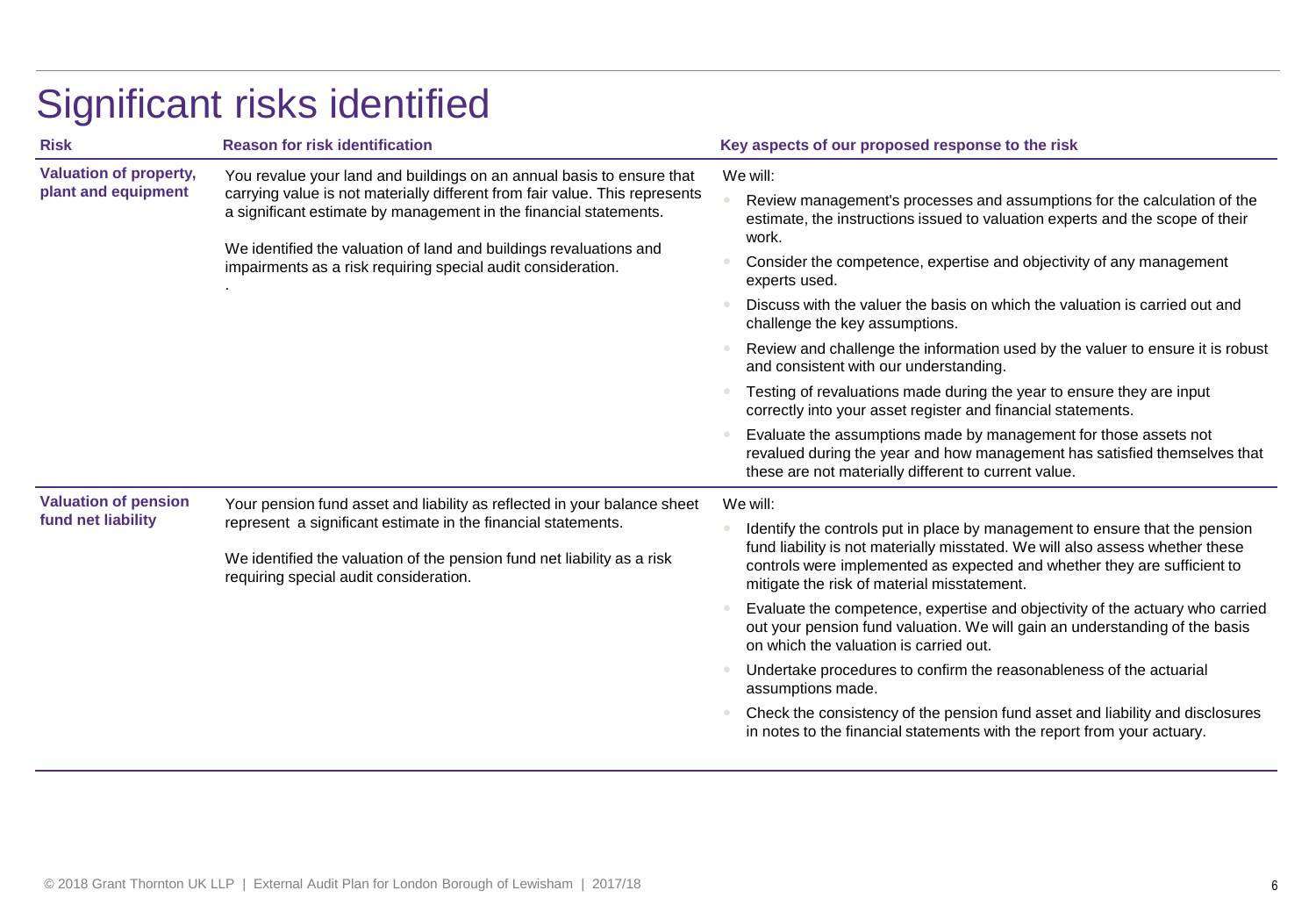### Reasonably possible risks identified

Reasonably possible risks (RPRs) are, in the auditor's judgment, other risk areas which the auditor has identified as an area where the likelihood of material misstatement cannot be reduced to remote, without the need for gaining an understanding of the associated control environment, along with the performance of an appropriate level of substantive work. The risk of misstatement for an RPR is lower than that for a significant risk, and they are not considered to be areas that are highly judgmental, or unusual in relation to the day to day activities of the business.

| <b>Risk</b>                  | <b>Reason for risk identification</b>                                                                                                                                                                                                                                                                                                                                       | Key aspects of our proposed response to the risk                                                                                   |
|------------------------------|-----------------------------------------------------------------------------------------------------------------------------------------------------------------------------------------------------------------------------------------------------------------------------------------------------------------------------------------------------------------------------|------------------------------------------------------------------------------------------------------------------------------------|
| <b>Employee remuneration</b> | Payroll expenditure represents a significant percentage (29.8%) of<br>your operating expenses.<br>As the payroll expenditure comes from a number of individual<br>transactions there is a risk that payroll expenditure in the accounts<br>could be understated. We therefore identified completeness of<br>payroll expenses as a risk requiring particular audit attention | We will                                                                                                                            |
|                              |                                                                                                                                                                                                                                                                                                                                                                             | Evaluate your accounting policy for recognition of payroll<br>expenditure for appropriateness.                                     |
|                              |                                                                                                                                                                                                                                                                                                                                                                             | Gain an understanding of your system for accounting for payroll<br>expenditure and evaluate the design of the associated controls. |
|                              |                                                                                                                                                                                                                                                                                                                                                                             | Obtain and review the year-end payroll to general ledger<br>reconciliation. We will investigate significant adjusting items.       |
|                              |                                                                                                                                                                                                                                                                                                                                                                             | Agree payroll related accruals to supporting documents and<br>review the reasonableness of estimates.                              |
| <b>Operating expenses</b>    | Non-pay expenses on other goods and services also represents a                                                                                                                                                                                                                                                                                                              | We will                                                                                                                            |
|                              | significant percentage (59.2%) of your operating expenses.<br>Management uses judgement to estimate accruals of un-invoiced<br>costs.                                                                                                                                                                                                                                       | Evaluate your accounting policy for recognition of non-pay<br>expenditure for appropriateness.                                     |
|                              | We identified completeness of non- pay expenses as a risk requiring<br>particular audit attention:                                                                                                                                                                                                                                                                          | Gain an understanding of your system for accounting for non-pay<br>expenditure and evaluate the design of the associated controls. |
|                              |                                                                                                                                                                                                                                                                                                                                                                             | Sample testing of payments made in the new financial year to<br>ensure these have been charged to the appropriate year.            |
|                              |                                                                                                                                                                                                                                                                                                                                                                             |                                                                                                                                    |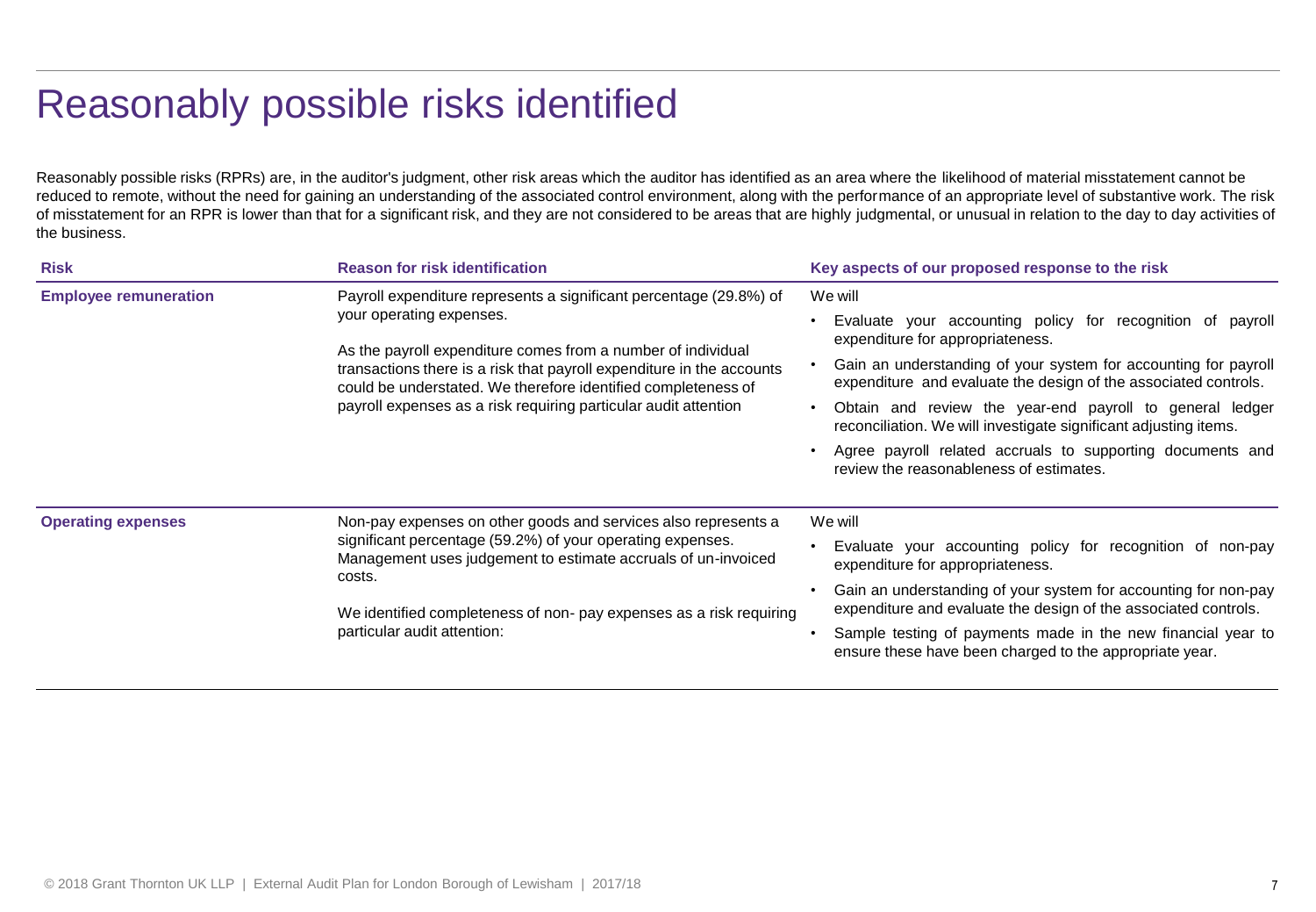### Other matters

#### **Other work**

In addition to our responsibilities under the Code of Practice, we have a number of other audit responsibilities, as follows:

- We carry out work to satisfy ourselves that disclosures made in your Annual Governance Statement are in line with the guidance issued and consistent with our knowledge of you.
- We will read your Narrative Statement and check that it is consistent with the financial statements on which we give an opinion and that the disclosures included in it are in line with the requirements of the CIPFA Code of Practice.
- We carry out work on your consolidation schedules for the Whole of Government Accounts process in accordance with NAO group audit instructions.
- We consider our other duties under the Act and the Code, as and when required, including:
	- giving electors the opportunity to raise questions about your 2017/18 financial statements, consider and decide upon any objections received in relation to the 2017/18 financial statements;
	- issue of a report in the public interest; and
	- making a written recommendation to you, copied to the Secretary of State.
- We certify completion of our audit.

#### **Other material balances and transactions**

Under International Standards on Auditing, "irrespective of the assessed risks of material misstatement, the auditor shall design and perform substantive procedures for each material class of transactions, account balance and disclosure". All other material balances and transaction streams will therefore be audited. However, the procedures will not be as extensive as the procedures adopted for the risks identified in this report.

#### **Going concern**

As auditors, we are required to "obtain sufficient appropriate audit evidence about the appropriateness of management's use of the going concern assumption in the preparation and presentation of the financial statements and to conclude whether there is a material uncertainty about the entity's ability to continue as a going concern" (ISA (UK) 570). We will review management's assessment of the going concern assumption and evaluate the disclosures in the financial statements.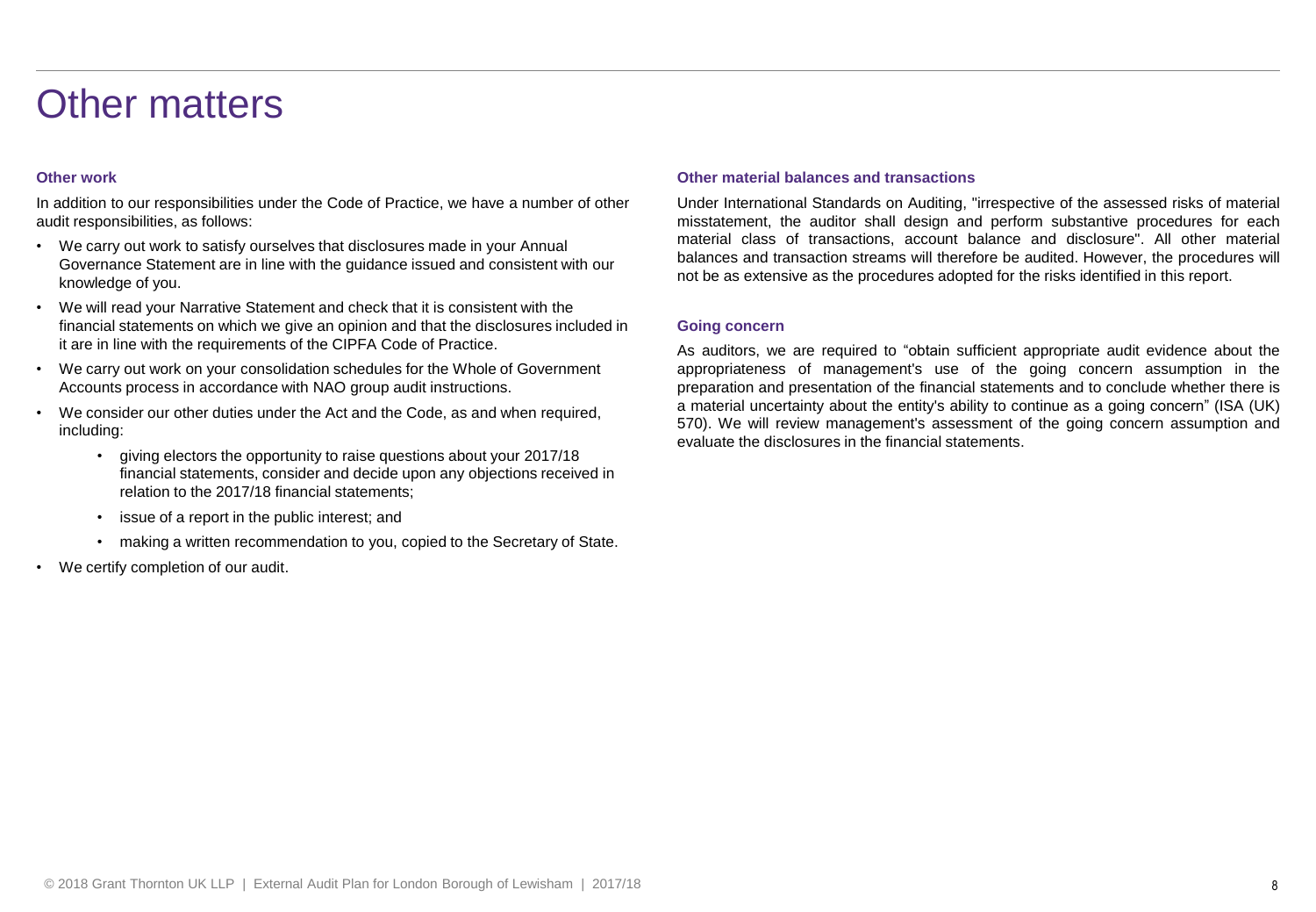### **Materiality**

#### **The concept of materiality**

The concept of materiality is fundamental to the preparation of the financial statements and the audit process and applies not only to the monetary misstatements but also to disclosure requirements and adherence to acceptable accounting practice and applicable law. Misstatements, including omissions, are considered to be material if they, individually or in the aggregate, could reasonably be expected to influence the economic decisions of users taken on the basis of the financial statements.

#### **Materiality for planning purposes**

We propose to calculate financial statement materiality based on a proportion of your gross expenditure for the financial year. In the prior year we used the same benchmark. We have determined planning materiality (the financial statements materiality determined at the planning stage of the audit) to be £19.9m (PY £19.6m), which equates to 1.75% of your prior year gross expenditure (adjusted for non-recurring items) for the year. We design our procedures to detect errors in specific accounts at a lower level of precision.

We reconsider planning materiality if, during the course of our audit engagement, we become aware of facts and circumstances that would have caused us to make a different determination of planning materiality

#### **Matters we will report to the Audit Panel**

Whilst our audit procedures are designed to identify misstatements which are material to our opinion on the financial statements as a whole, we nevertheless report to the Audit Panel any unadjusted misstatements of lesser amounts to the extent that these are identified by our audit work. Under ISA 260 (UK) 'Communication with those charged with governance', we are obliged to report uncorrected omissions or misstatements other than those which are 'clearly trivial' to those charged with governance. ISA 260 (UK) defines 'clearly trivial' as matters that are clearly inconsequential, whether taken individually or in aggregate and whether judged by any quantitative or qualitative criteria. In your context, we propose that an individual difference could normally be considered to be clearly trivial if it is less than £0.99m (PY £0.98m).

If management have corrected material misstatements identified during the course of the audit, we will consider whether those corrections should be communicated to the Audit Panel to assist it in fulfilling its governance responsibilities.

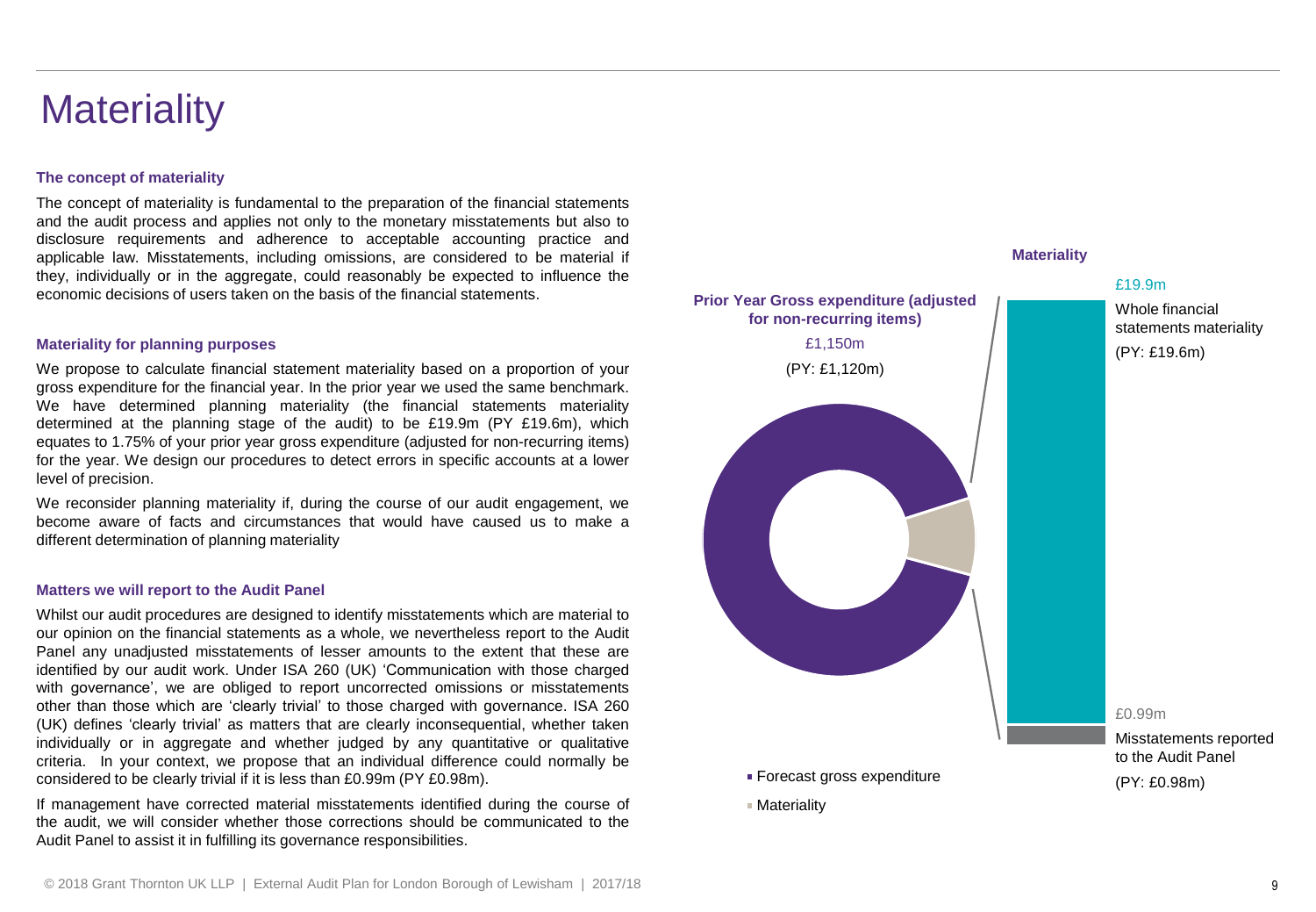### Group audit scope and risk assessment

In accordance with ISA (UK) 600, as group auditor we are required to obtain sufficient appropriate audit evidence regarding the financial information of the components and the consolidation process to express an opinion on whether the group financial statements are prepared, in all material respects, in accordance with the applicable financial reporting framework.

| <b>Component</b>                                          | Significant?   | Level of response required<br>under ISA (UK and Ireland) 600 | <b>Risks identified</b>                                                                                                                                                  | <b>Planned audit approach</b>                                                                                                                                                       |
|-----------------------------------------------------------|----------------|--------------------------------------------------------------|--------------------------------------------------------------------------------------------------------------------------------------------------------------------------|-------------------------------------------------------------------------------------------------------------------------------------------------------------------------------------|
| <b>Lewisham Council</b>                                   | Yes            | Comprehensive                                                | Management over-ride of controls<br>Valuation of property, plant and equipment<br>Valuation of pension fund net liability<br>Employee remuneration<br>Operating expenses | Full scope UK statutory audit<br>performed by Grant Thornton<br>UK                                                                                                                  |
| <b>Lewisham Homes</b><br>Limited                          | <b>No</b>      | Analytical                                                   | N/A                                                                                                                                                                      | Desktop review performed by<br>Grant Thornton UK, We will<br>consider targeted procedures<br>on the material balance of<br>Property Plant and Equipment,<br>focussing on valuation. |
| <b>Catford Regeneration</b><br><b>Partnership Limited</b> | N <sub>0</sub> | Analytical                                                   | N/A                                                                                                                                                                      | Desktop review performed by<br><b>Grant Thornton UK</b>                                                                                                                             |

**Key changes within the group:**

There have been no significant changes within the group

#### **Audit scope**:

**Comprehensive** – the component is of such significance to the group as a whole that an audit of the components financial statements is required

**Targeted** – the component is significant to the Group, audit evidence will be obtained by performing targeted audit procedures rather than a full audit

**Analytical** – the component is not significant to the Group and audit risks can be addressed sufficiently by applying analytical procedures at the Group level

#### **Involvement in the work of component auditors**

The nature, time and extent of our involvement in the work of the company auditors will begin with a discussion on risks, guidance on designing procedures, participation in meetings, followed by the review of relevant aspects of the company auditors' audit documentation and meeting with appropriate members of management.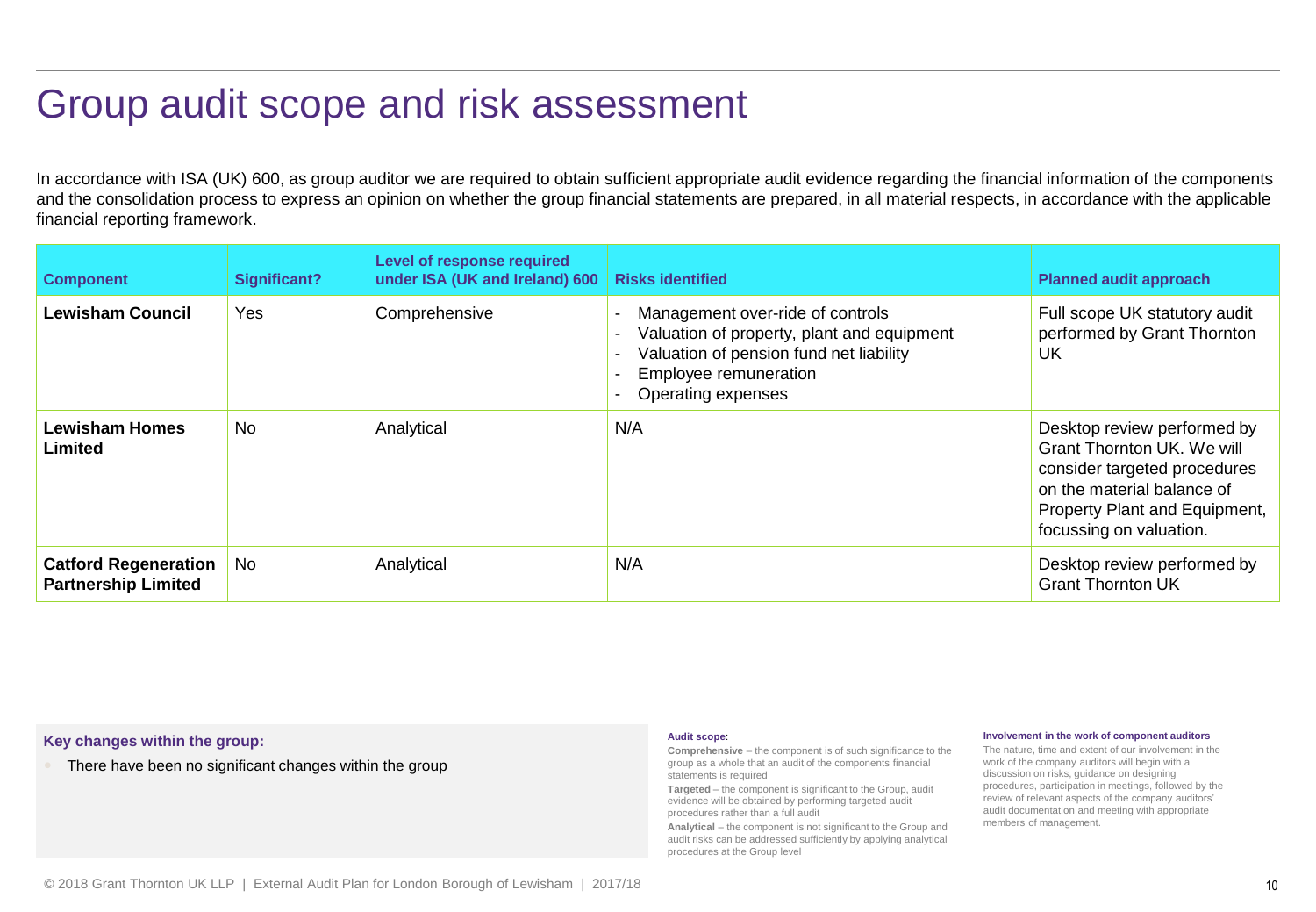### Value for Money arrangements

#### **Background to our VFM approach**

The NAO issued its guidance for auditors on Value for Money work for 2017/18 in November 2017. The guidance states that for local government bodies, auditors are required to give a conclusion on whether you have proper arrangements in place.

The guidance identifies one single criterion for auditors to evaluate:

*"In all significant respects, the audited body takes properly informed decisions and deploys resources to achieve planned and sustainable outcomes for taxpayers and local people."*

This is supported by three sub-criteria, as set out below:



#### **Significant VFM risks**

Those risks requiring specific audit consideration and procedures to address the likelihood that proper arrangements are not in place to deliver value for money.

### **Budget Management**

You are currently projecting a £12.9m overspend on the 2017/18 budget. Should you utilise the risk and other budget pressures reserve in full this will reduce your overspend to £11.6m. This anticipated overspend is larger than the prior year overspend of £7m. Should the position worsen then this will increase the pressure into 2018/19.

In response to this risk we will:

- Update our understanding of the pressures affecting the 2017/18 budget.
- Consider whether you have adequate arrangements to manage those pressures and to secure a sustainable financial position.
- Consider your approach towards the use of reserves.

#### **Savings and medium term financial planning**

You have set a balanced budget for 2018/19 which includes an overall increase in the total Council Tax of 4.20%, and savings of £4.9m. In addition, the budget proposals include a transfer of £5m from the New Homes Bonus reserve to the General Fund, the use of £3.6m reserves, you have also set aside £13.4m for identified and unidentified corporate risks and pressures. Going forward you will need to identify further savings of circa £35m for 2019/20 and 2020/21. Your Medium Term Financial Strategy anticipates that post 2020 approximately £10m per year of savings will be required.

In response to this risk we will:

- Consider your arrangements to identify and deliver savings and efficiencies towards achieving a sustainable medium term financial position.
- Update our understanding of how you are working with partners in the local health economy to achieve savings.

#### **Transformation**

You are planning a significant transformation programme. This will be technology enabled and seek to drive the right cultural outcomes from, and for, people, facilitating innovation to drive transformational benefits – financial and non-financial – resulting in service improvements and better working with residents. Any transformation programme of this scale, complexity and ambition carries inherent risk.

In response to this risk we will:

- Update our understanding of overarching programme management arrangements.
- Consider whether you have adequate arrangements to manage the interdependencies, identify and realise planned benefits and ensure robust and effective programme governance.
- Asses the extent to which transformational plans and medium term financial planning is aligned, and whether assumptions in financial plans align with programme ambitions.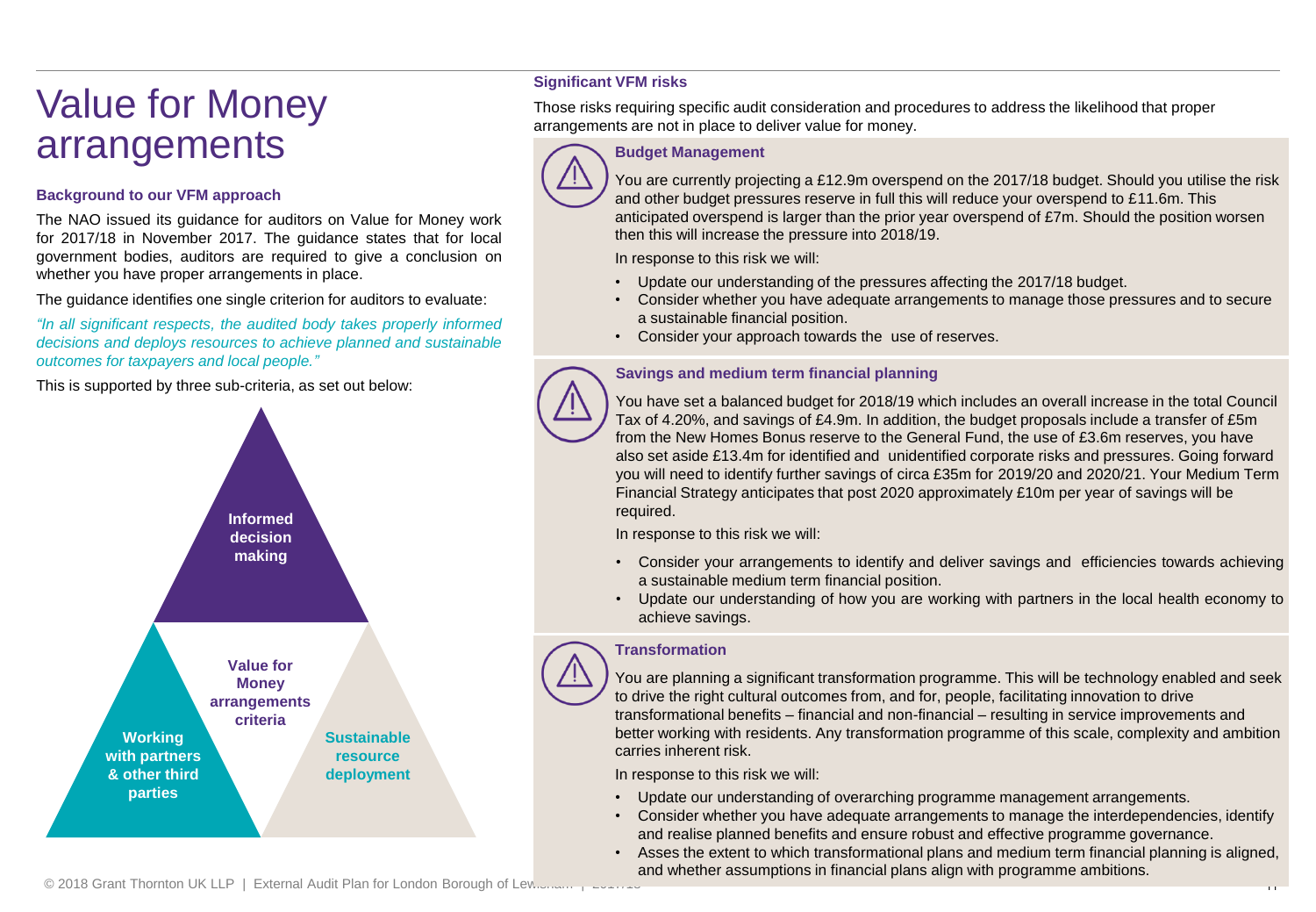### Audit logistics, team & audit fees





#### **Paul Grady, Engagement Lead**

Paul will be the main point of contact for the Chief Executive and Board Members. Paul will share his wealth of knowledge and experience across the sector providing challenge, sharing good practice, providing pragmatic solutions and acting as a sounding board with Senior Management and the Audit Panel. Paul will ensure our audit is tailored specifically to you and is delivered efficiently. Paul will review all reports and the team's work focussing his time on the key risk areas to your audit

#### **Paul Jacklin, Senior Audit Manager**

Paul will work with the senior members of the finance and executive teams, ensuring early delivery of testing and agreement of accounting issues on a timely basis. Paul will attend Audit Panel Committees, undertake reviews of the team's work and draft reports, ensuring they remain clear, concise and understandable to all. Paul will work with Internal Audit to secure efficiencies and avoid duplication, providing assurance for your Annual Governance Statement**.**

#### **Andy Ayre, Audit Manager**

Andy will lead the onsite team and will be the day to day management contact for the audit. Andy will monitor the deliverables, manage the query log with your finance team and highlight any significant issues and adjustments to senior management. Andy will coach the junior members of the team and review the teams work.

#### **Audit fees**

The planned audit fees are no less than £193,233 (PY: £193,233) for the financial statements audit and £30,370 (PY: £41,235 for grant certification. Our fees for grant certification cover only housing benefit subsidy certification, which falls under the remit of Public Sector Audit Appointments Limited Fees in respect of other grant work, such as reasonable assurance reports, are shown under 'Fees for other services'.

In setting your fee, we have assumed that the scope of the audit, and your activities, do not significantly change.

#### **Our requirements**

To ensure the audit is delivered on time and to avoid any additional fees, you must ensure that:

- All audit queries arising from our interim work are responded to satisfactorily during the interim audit and all testing samples provided to enable completion during the interim audit
- The draft accounts are provided to us by 31 May and are materially accurate;
- Supporting schedules to all figures in the accounts and other working papers are provided to us by 31 May in accordance with the agreed upon information request list;
- All supporting schedules are clearly presented and agree to figures in the accounts;
- Key management and accounting staff identified in our information request list are available throughout the duration of our audit visits to help us locate information and to provide explanations; and
- All audit queries are resolved promptly and within agreed timescales.

If any of the above requirements are not met, we reserve the right to postpone our audit visit and charge fees to reimburse us for any additional costs incurred.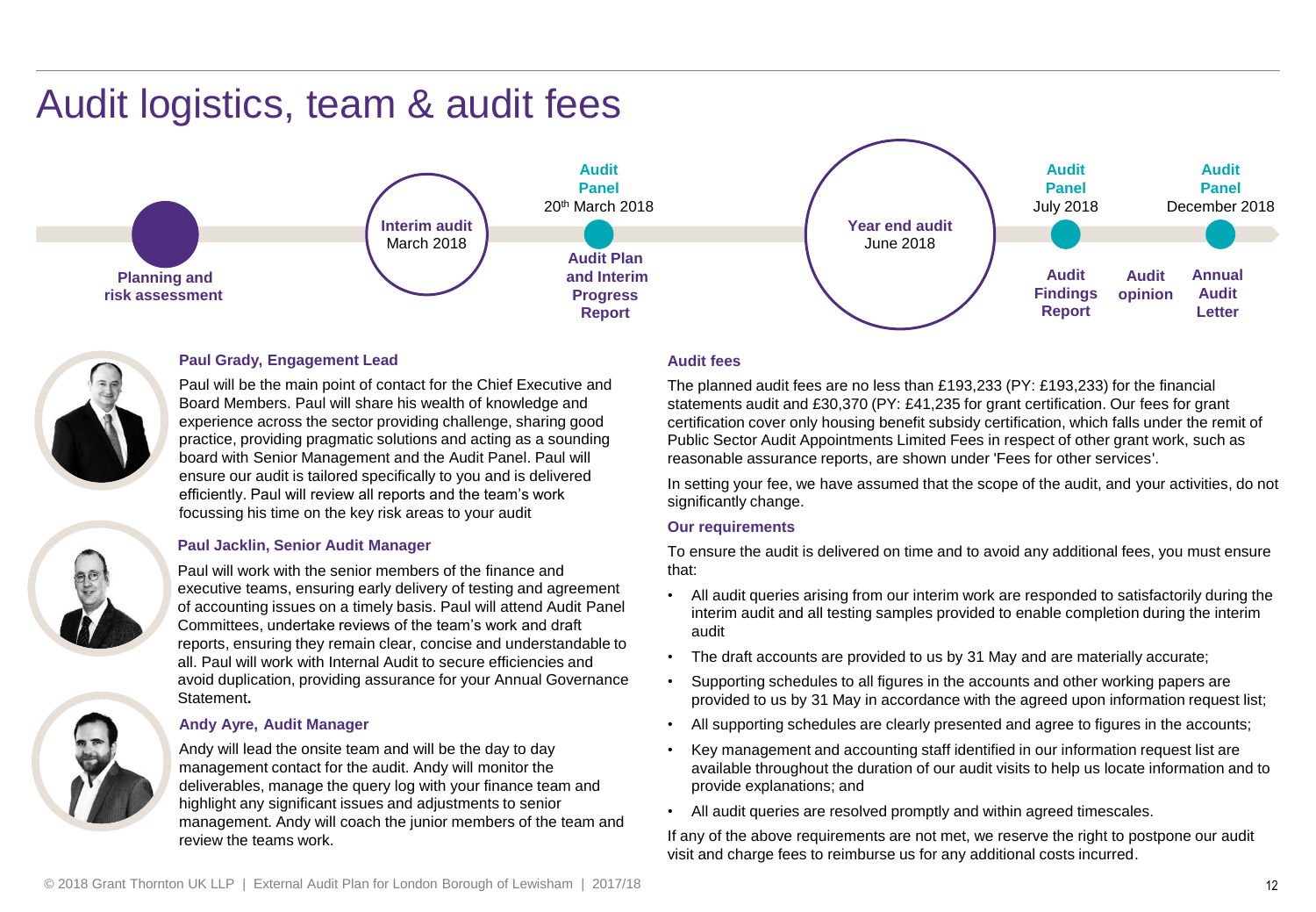### Independence & non-audit services

#### **Auditor independence**

Ethical Standards and ISA (UK) 260 require us to give you timely disclosure of all significant facts and matters that may bear upon the integrity, objectivity and independence of the firm or covered persons. relating to our independence. We encourage you to contact us to discuss these or any other independence issues with us. We will also discuss with you if we make additional significant judgements surrounding independence matters.

We confirm that there are no significant facts or matters that impact on our independence as auditors that we are required or wish to draw to your attention. We have complied with the Financial Reporting Council's Ethical Standard and we as a firm, and each covered person, confirm that we are independent and are able to express an objective opinion on the financial statements. Further, we have complied with the requirements of the National Audit Office's Auditor Guidance Note 01 issued in December 2016 which sets out supplementary guidance on ethical requirements for auditors of local public bodies.

We confirm that we have implemented policies and procedures to meet the requirements of the Ethical Standard. For the purposes of our audit we have made enquiries of all Grant Thornton UK LLP teams providing services to you.

#### **Non-audit services**

The following non-audit services were identified:

| <b>Service</b>                                                     | Fees £ | <b>Threats</b>                                     | <b>Safeguards</b>                                                                                                                                                                                                                                                                                                                                                                                                                                                       |
|--------------------------------------------------------------------|--------|----------------------------------------------------|-------------------------------------------------------------------------------------------------------------------------------------------------------------------------------------------------------------------------------------------------------------------------------------------------------------------------------------------------------------------------------------------------------------------------------------------------------------------------|
| <b>Audit related</b>                                               |        |                                                    |                                                                                                                                                                                                                                                                                                                                                                                                                                                                         |
| Certification of Housing<br>capital receipts grant                 | TBC    | Self-Interest (because<br>this is a recurring fee) | The level of this recurring fee taken on its own is not considered a significant threat to independence as the fee<br>for this work for 2016/17 was £3,000 in comparison to the total fee for the audit of £193,233 and in particular<br>relative to Grant Thornton UK LLP's turnover overall. Further, it is a fixed fee and there is no contingent element<br>to it. These factors mitigate the perceived self-interest threat to an acceptable level.                |
| Certification of Teachers'<br>Pension return                       | TBC.   | Self-Interest (because<br>this is a recurring fee) | The level of this recurring fee taken on its own is not considered a significant threat to independence as the fee<br>for this work for 2016/17 was £6,000 in comparison to the total fee for the audit of £193,233 and in particular<br>relative to Grant Thornton UK LLP's turnover overall. Further, it is a fixed fee and there is no contingent element<br>to it. These factors mitigate the perceived self-interest threat to an acceptable level.                |
| Non-audit related                                                  |        |                                                    |                                                                                                                                                                                                                                                                                                                                                                                                                                                                         |
| <b>Place Analytics</b><br>subscription for 3 years<br>from 2016/17 | 26,000 | Self-Interest (because<br>this is a recurring fee) | The level of this recurring fee taken on its own is not considered a significant threat to independence as the fee<br>for this for 3 year period from 2016/17 was £26,000 in comparison to the total fee for the audit of £193,233 and<br>in particular relative to Grant Thornton UK LLP's turnover overall. Further, it is a fixed fee and there is no<br>contingent element to it. These factors mitigate the perceived self-interest threat to an acceptable level. |

The amounts detailed are fees agreed to-date for audit related and non-audit services to be undertaken by Grant Thornton UK LLP in the current financial year. These services are consistent with your policy on the allotment of non-audit work to your auditors. Any changes and full details of all fees charged for audit related and non-audit related services by Grant Thornton UK LLP and by Grant Thornton International Limited network member Firms will be included in our Audit Findings report at the conclusion of the audit.

None of the services provided are subject to contingent fees.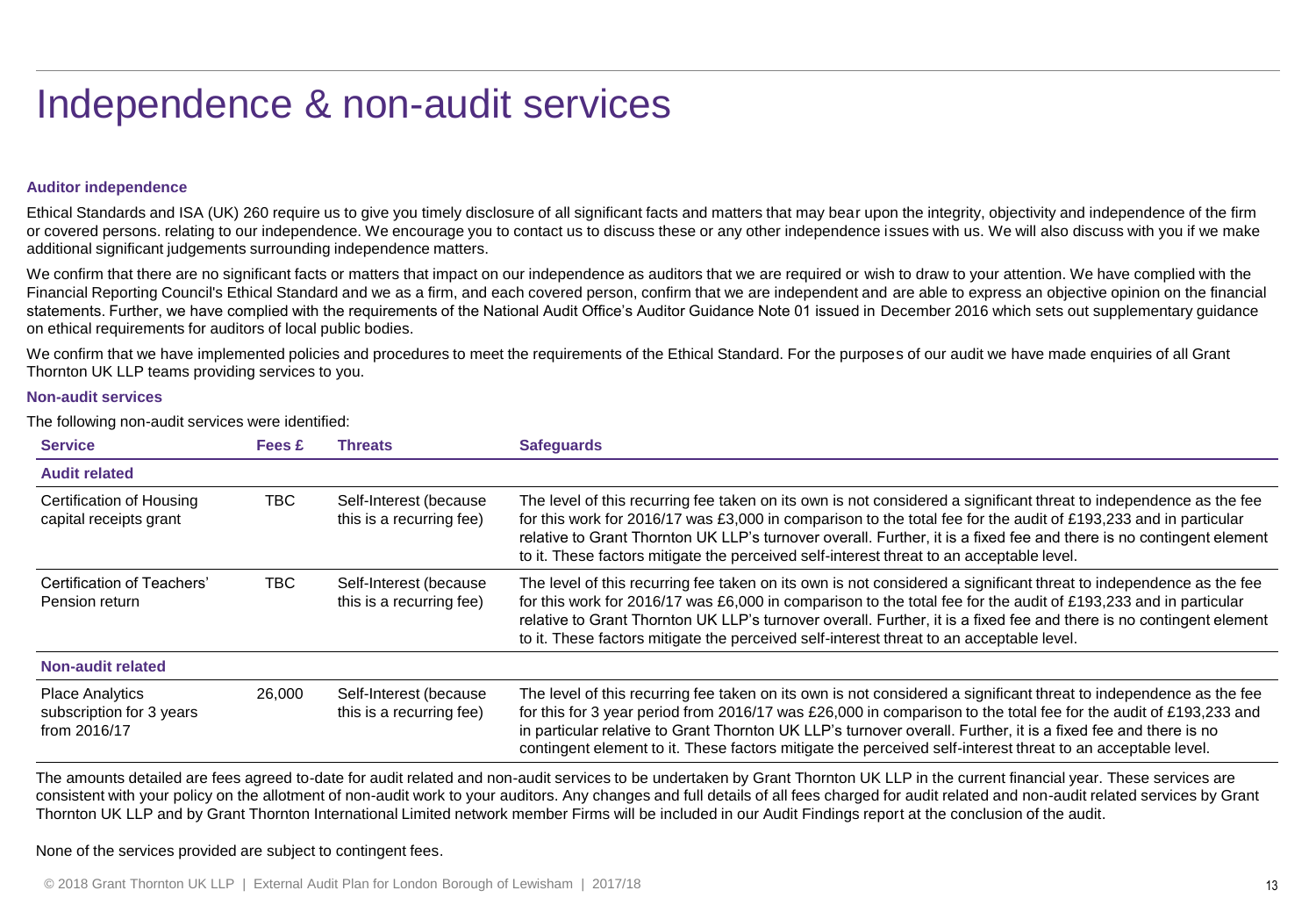### Appendices

**A. Revised ISAs**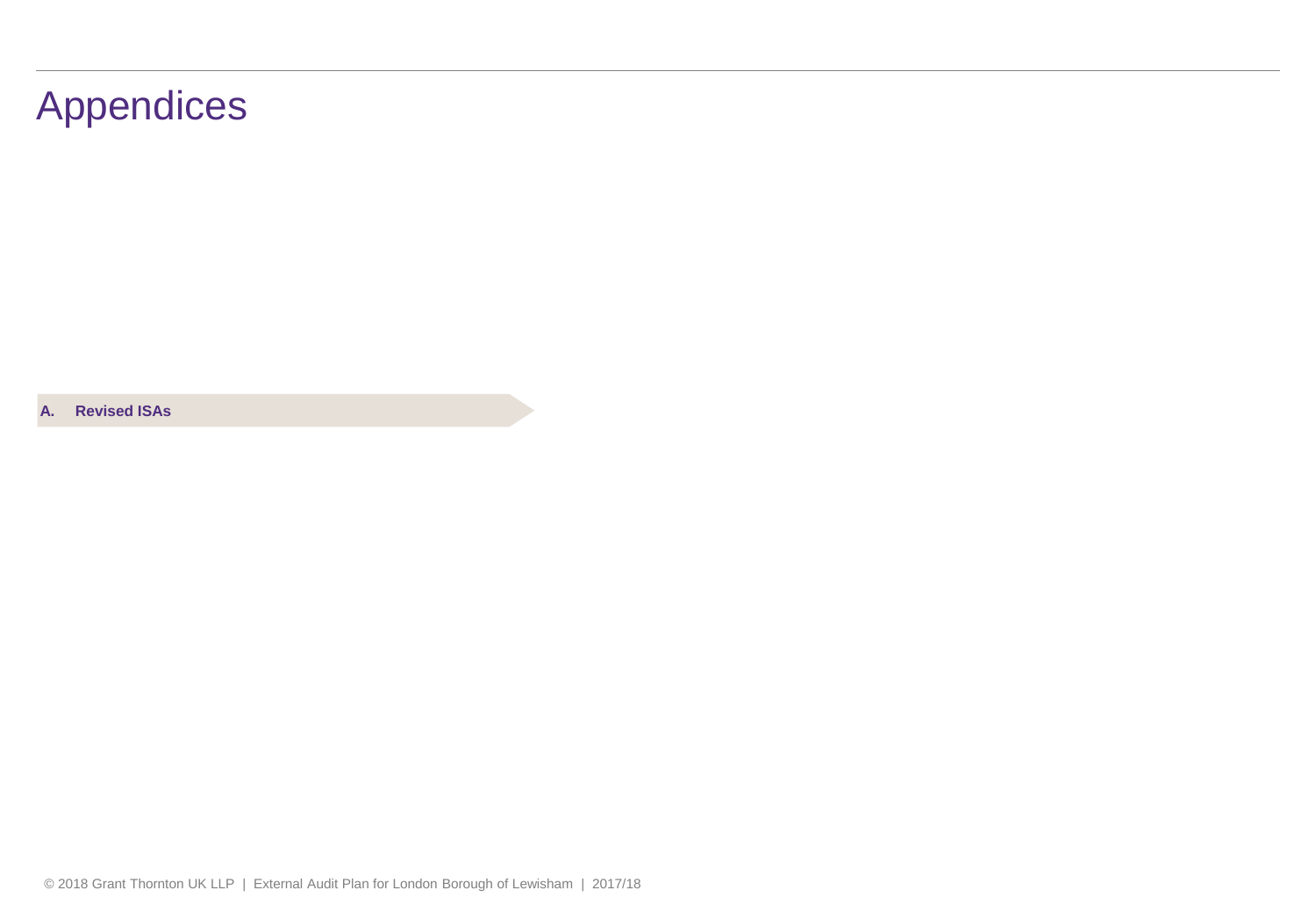### Appendix A: Revised ISAs

Detailed below is a summary of the key changes impacting the auditor's report for audits of financial statement for periods commencing on or after 17 June 2016.

| Section of the auditor's report                                     | <b>Description of the requirements</b>                                                                                                                                                                                                                                     |  |  |
|---------------------------------------------------------------------|----------------------------------------------------------------------------------------------------------------------------------------------------------------------------------------------------------------------------------------------------------------------------|--|--|
| <b>Conclusions relating to going concern</b>                        | We will be required to conclude and report whether:                                                                                                                                                                                                                        |  |  |
|                                                                     | The directors use of the going concern basis of accounting is appropriate                                                                                                                                                                                                  |  |  |
|                                                                     | The directors have disclosed identified material uncertainties that may cast significant doubt about your ability to continue as a going<br>concern.                                                                                                                       |  |  |
| Material uncertainty related to going<br><b>concern</b>             | We will need to include a brief description of the events or conditions identified that may cast significant doubt on your ability to continue as<br>a going concern when a material uncertainty has been identified and adequately disclosed in the financial statements. |  |  |
|                                                                     | Going concern material uncertainties are no longer reported in an Emphasis of Matter section in our audit report.                                                                                                                                                          |  |  |
| <b>Other information</b>                                            | We will be required to include a section on other information which includes:                                                                                                                                                                                              |  |  |
|                                                                     | Responsibilities of management and auditors regarding other information                                                                                                                                                                                                    |  |  |
|                                                                     | A statement that the opinion on the financial statements does not cover the other information unless required by law or regulation                                                                                                                                         |  |  |
|                                                                     | Reporting inconsistencies or misstatements where identified                                                                                                                                                                                                                |  |  |
| <b>Additional responsibilities for directors</b><br>and the auditor | We will be required to include the respective responsibilities for directors and us, as auditors, regarding going concern.                                                                                                                                                 |  |  |
| <b>Format of the report</b>                                         | The opinion section appears first followed by the basis of opinion section.                                                                                                                                                                                                |  |  |